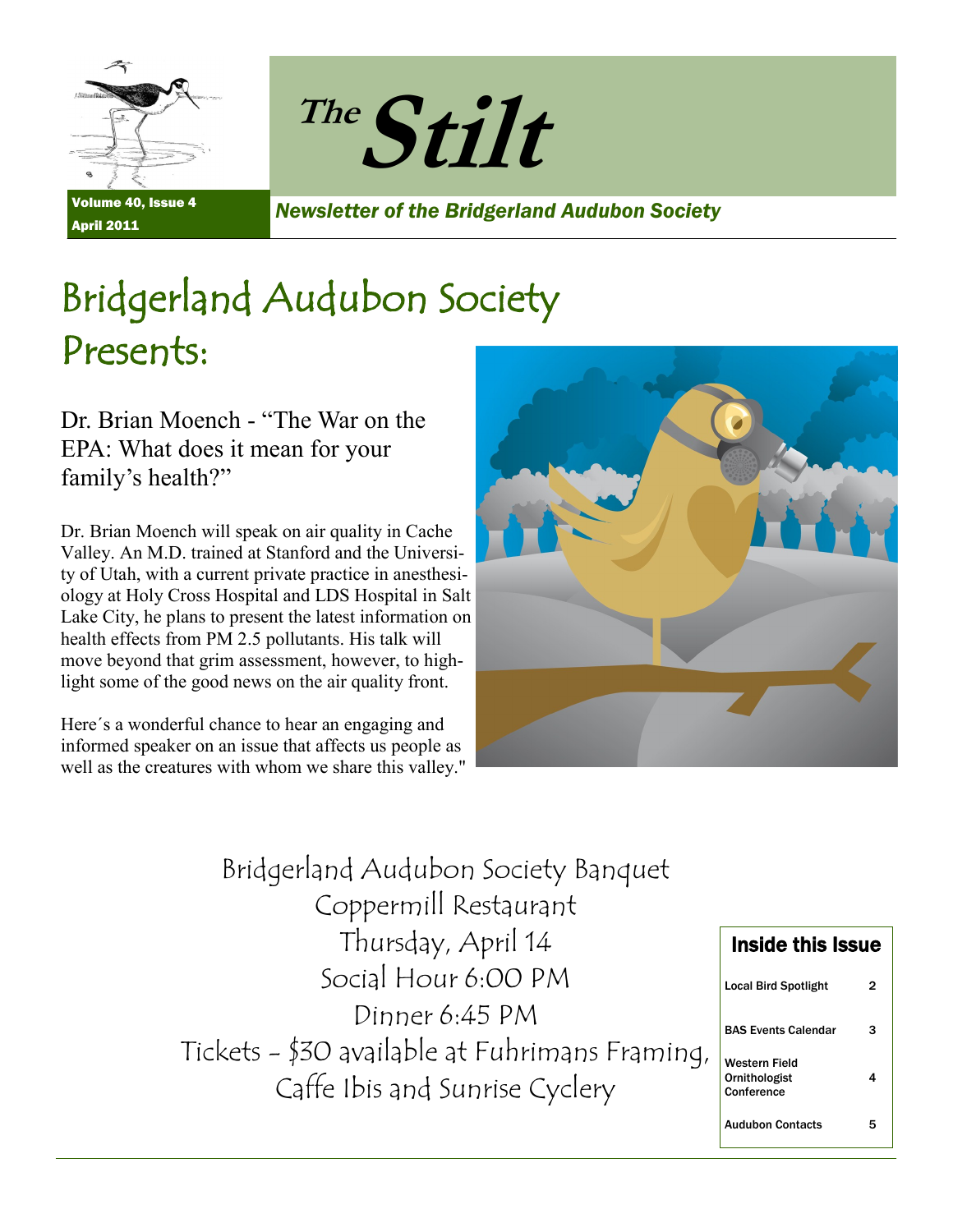# Local Bird Spotlight Yellow-rumped Warbler

It's springtime now, another equinox just passed. Temporarily, the sun is hitting all parts of the earth, with us northerners looking forward to our turn at the lion's share of light. It was a long and snowy winter. With the vernal equinox come the floods–floods of water running down from the peaks, floods of sap rising from roots, and floods of birds flowing north, some settling into our valley backwater. For serious birders this is it–jockeying for position to see the best waves of this avian deluge as it pours across our continent. Of particular interest to many birders are the waves of warblers.



**Photo by Dan Pancamo**

For the pickiest of warbler aficionados, the east or Gulf coasts have the best views of this flow of warblers across North America, and many people go to well known hotspots such as Cape May, New Jersey; High Island, Texas; or Dauphin Island, Alabama, to view the spectacle. The diversity of species in these areas is the highest and perhaps some spring day a few of us may find ourselves wading in warblers at one of these spots. But for now, and for most of us, we have to be content to watch a relative trickle of warblers move by our neck of the woods and take what we can get when it comes to these little feathered droplets.

Ten or 11 species of warblers can usually be seen in our valley if you want to work for them, with another four or five species seen only rarely and by the most persistent of birders. For the lazy birder, there are three to four relatively common species–the Yellow, Orange-crowned and MacGillivray's Warblers can be easy to find during both the spring and summer. Another common warbler in the valley that shows up earlier than others and can be found in a variety of habitats is the Yellow-rumped Warbler.

Yellow-rumped Warblers are aptly named, with both the males and females sporting a diagnostic yellow rump patch along with yellow patches on their sides, throats and a yellow feather cap. Flocks of these active little birds start showing up in mid- to late-April on those first really warm days when everyone wants to be outside enjoying the sunshine. You will most likely see them gleaning tree trunks and branches looking for early insects amongst swelling and newly broken buds. They can also be seen taking short fly-catcher-like flights, nabbing prey on the wing, a behavior somewhat unique for warblers and helpful in both spotting and identifying this species.

There are actually two subspecies of the Yellow-rumped Warbler that can be seen in Cache Valley, the more common western variety or Audubon's Warbler (with a yellow throat), which nests in the valley, and the more ubiquitous Myrtle Warbler (with a white throat). Myrtle Warblers can be seen migrating through on the way to nesting grounds in Canada and are much more common in the eastern U.S. The Yellow-rumped Warbler is able to winter farther north than most other warblers due to its ability to change its diet from mostly insects in the spring summer and fall, to a diet consisting more of berries: particularly hard-to-digest fruits from junipers, bayberries and wax myrtles. This makes its possible to see this species earlier and longer in the year than any other warbler.

So keep your eye out for the wave, or in our case the trickle, of warblers passing by Cache Valley here in the next month or two. Seeing them is a nice bonus on a beautiful spring day and bodes of summer to come. Happy birding – yeah spring!

–Bill Masslich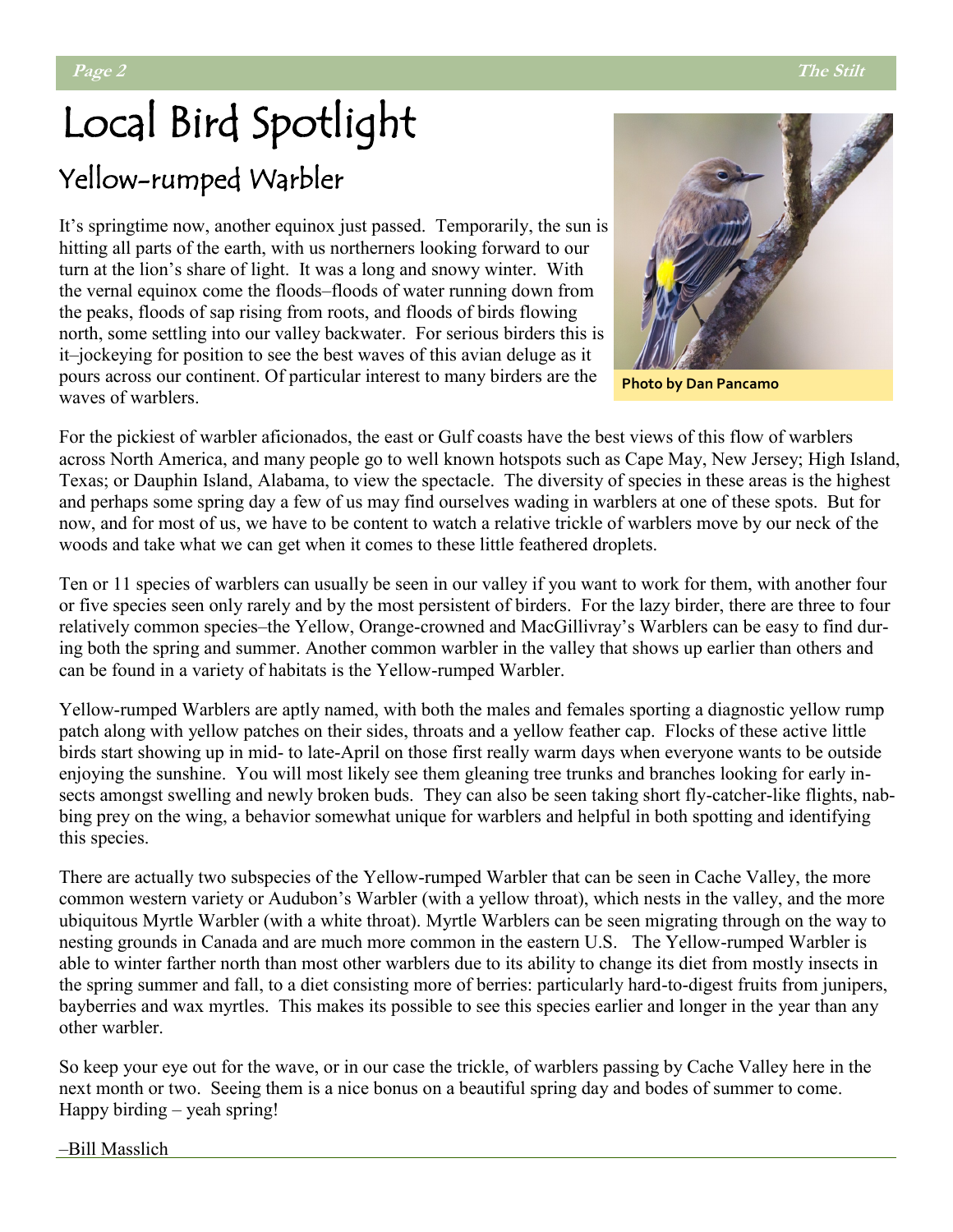# Audubon Calendar

## April

2 Migratory Waterfowl. April is a great time to see migrating waterfowl. Join local birding expert Reinhard Jockel as we travel the valley looking for Sandhill Cranes and waterfowl such as Tundra Swans and the first Blue-winged Teals of the year. If we're lucky, we might find a rare Snow Goose, Ross's Goose, or Greater Scaup in the mix. Meet at 8 a.m. in the parking lot between Caffe Ibis and the Logan Fire Station (50 East, 150 North). Come prepared to stand outside or take short walks, and bring a spotting scope if you have one. All skill levels are welcome. We will be back by about noon.

14 Audubon Banquet. Coppermill Restaurant, Thursday, April 14. Social Hour 6:00 p.m. Dinner 6:45 p.m. Tickets - \$30 available at Fuhrimans Framing, Caffe Ibis and Sunrise Cyclery

 $\mathcal{H}$ Hyrum Dam. Join local birding expert Reinhard Jockel as we bird Hyrum Reservoir. This is a good time of the year to find both Red-breasted and Common Mergansers as well as Common Loons. On a good day, we could see up to four species of grebes. Meet at 8 a.m. in the parking lot between Caffe Ibis and the Logan Fire Station (50 East, 150 North). Come prepared for a few short hikes, and bring a spotting scope if you have one. All skill levels are welcome. We will be back by about noon.

23 Conservation Lands of Cache County. Join local birding expert Ryan O'Donnell as we visit (and bird, of course!) some of the important conservation lands of Cache Valley. We will tour some of the lands owned or managed by the Bridgerland Audubon Society, including the Amalga Barrens and the Bear River Bottoms, and possibly visit some other sites owned by other organizations as time allows. Come see what the BAS is doing to protect bird habitat in the valley, and look for some birds at the same time. This is a good time of year to find many species of shorebirds, and with migration in full swing you never know what else might show up. Meet at 9 a.m. in the parking lot between Caffe Ibis and the Logan Fire Station (50 East, 150 North). Come prepared for a few short hikes (boots are recommended). All skill levels are welcome. We will be back by about noon.

30 Tenth Annual Birdie Day. We have been graciously invited by our great rancher friends, the Selmans, to visit their property in extreme southern Cache Valley and observe Sharp-tailed Grouse doing their courting ritual. Following the grouse viewing, the Selmans will provide us with a wonderful ranchers' breakfast. Past participants on this trip have given it rave reviews and we are very grateful to the Selmans for affording us this opportunity. In addition to viewing the birds, it is an opportunity to see how truly responsible stewards of the land (the Selmans) carry out their ranching operations in a way that makes the land more and more productive and beautiful for both man and wildlife. This trip is suitable for both novice and experienced birders. Meet at 5 a.m. at the McDonalds parking lot in Hyrum. Carpooling will be available and mandatory from there. We plan to be back about 1 p.m. Please let Val Grant know in advance if you plan to attend [\(435\) 752](tel:%28435%29%20752-7572)-7572.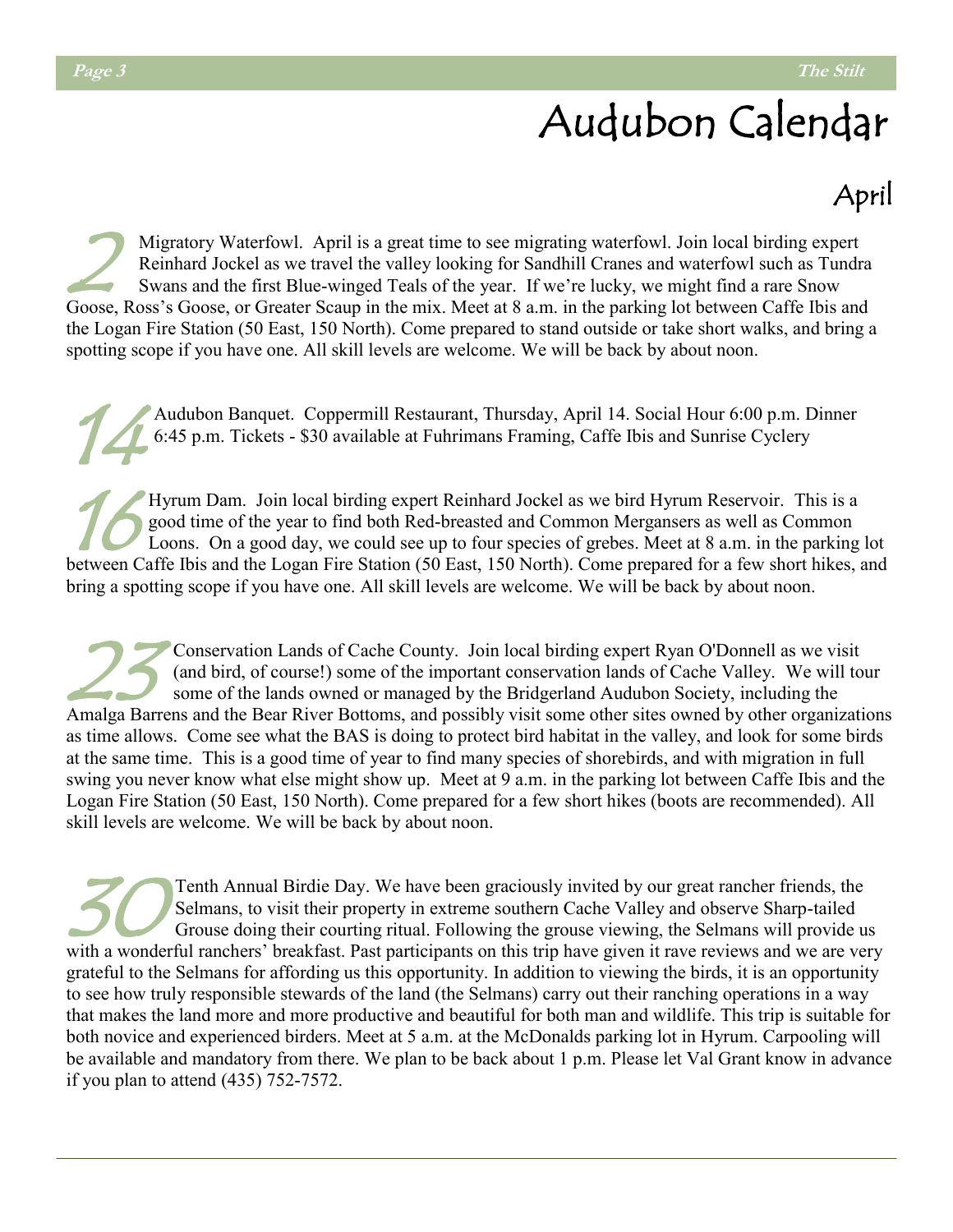## Western Field Ornithologists Conference: Sierra Vista, AZ August 17-21, 2011

If you've never been to southeast Arizona during the late summer season (or even if you have), this is an opportunity you won't want to miss. We will offer field trips to all the southeast Arizona hotspots looking for local specialties like Scaled and Montezuma quail, Gray, Short-tailed, and Zone-tailed hawks, a dazzling variety of hummingbirds and flycatchers, Elegant Trogon, Red-faced Warbler, Cassin's, Botteri's, Rufouswinged, and Five-striped sparrows and much more. To register and see full details go to [www.westernfieldornithologists.org](http://www.westernfieldornithologists.org) and click on the 'Annual Conference' banner in the middle of the page. You will probably want to download the Conference Details document and review before you begin registration. Non-member registration includes a one-year membership to WFO and a subscription to our publication, Western Birds.

The rains that come during late summer to southeast Arizona create breeding conditions for some species and, for others, ideal conditions for molting prior to movement to the wintering grounds. This phenomenon of molt migration will be the subject of a Keynote address by Peter Pyle during the conference, and will be make the field trips particularly interesting. As always, we'll have Science Sessions Friday and Saturday afternoons, a wide variety of field trips, and workshops on topics like flycatcher identification, bird banding, study skin preparation, and wilderness first aid. Dan Fischer will give a talk about the first naturalists to visit the southwest. We are offering pre-and post-meeting field trips to the Chiricahua Mountains and California Gulch and a Sunday trip focusing on butterflies and dragonflies. Many local experts will be helping us out with workshops and field trips including Tony Battiste, Bob Behrstock, Homer Hansen, Melody Kehl, Michael Marsden, Ted Mouras, Heather Swanson, Wezil Walraven, Jack Whetstone, Sheri Williamson, and Erika Wilson. In addition, you'll have chances to bird with members of the WFO board like Ken Able, Jon Dunn, Kimball Garrett, Dave Krueper, Kurt Leuschner, Dave Shuford, and Jay Withgott.

As so many discovered last year, you need to register very early to be sure to get your first choice of field trips and workshops, so visit the WFO web site ([www.westernfieldornithologists.org\)](http://www.westernfieldornithologists.org) right away to see full details and to register.

## Grant Opportunities!

**Bank of America's Neighborhood Excellence Initiative** recognizes and strengthens community leadership and service by nonprofits and individuals. The 2011 application period began March 1st. The application deadline for the Neighborhood Builder Award is June 1st, 8:00 PM ET. http://www.bankofamerica.com/foundation/index.cfm?template=fd\_neighborexcell

**The North Face Explore Fund** was established to inspire and enable the next generation of explorers by funding nonprofit organizations that are working to re-connect children with nature. Applications are being accepted online through April 15, 2011 at www.explorefund.org. Submissions will be vetted by a youth advisory council and issues experts, and the most promising projects will be announced on May 15, 2011.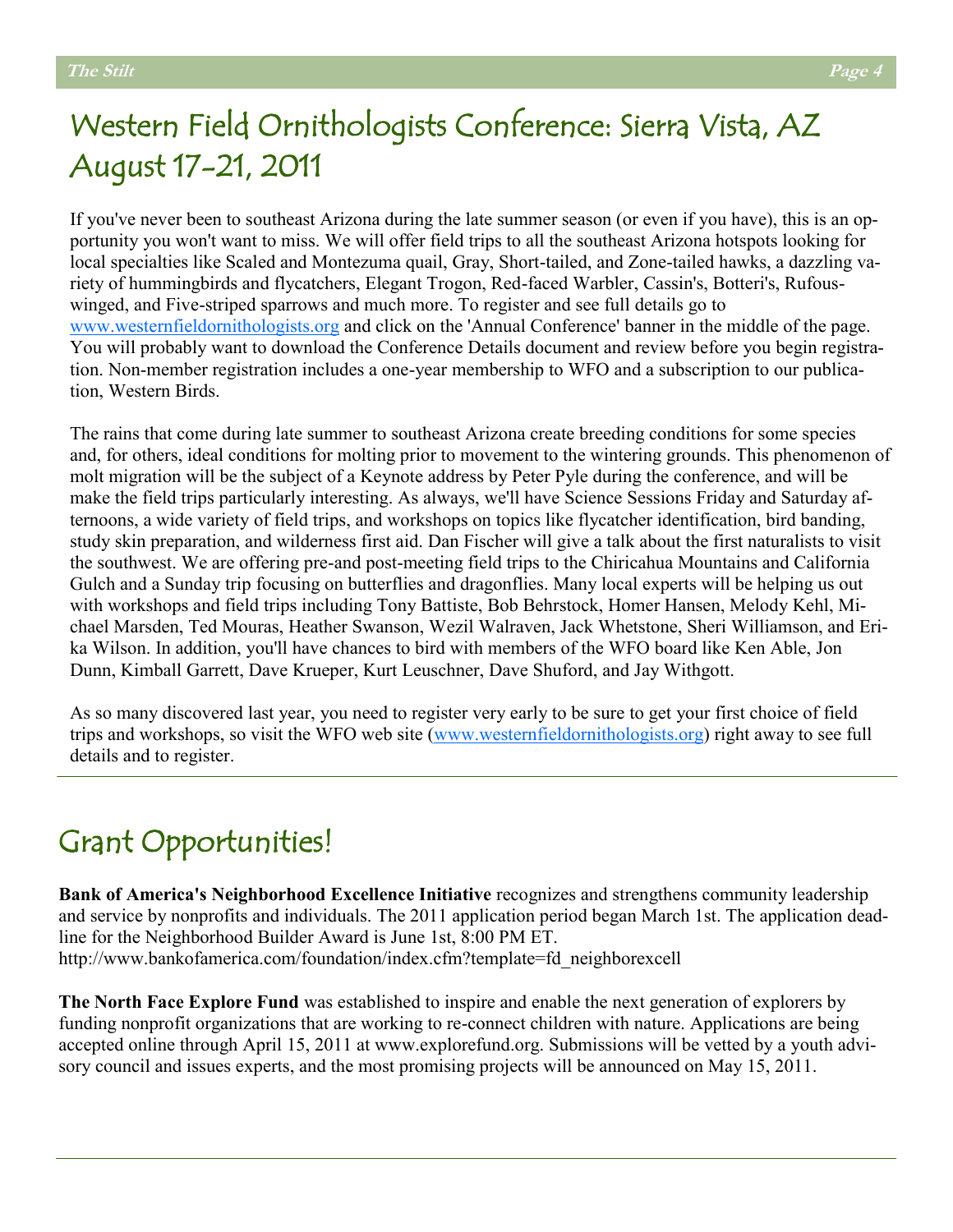ψİ

一平

 $\frac{1}{2}$ 

一平

ホネイホ

.<br>Y

小

小 六

朩  $\frac{1}{\sqrt{N}}$ 

小 六

小 六

六

六

# Welcome to BAS

### **Consider Joining or Rejoining Bridgerland Audubon Today!**

# Bridgerland<br>Audubon

#### **Trustees**

- 2008-2011 Jim Cane, 713-4668; William Masslich, 753-1759; Richard Mueller, 752-5637
- 2009-2012 Ron Goede, 752-9650; Frank Howe, 787-1859 Robert Schmidt, 755-9262; Bret Selman, 257-5260
- 2010-2013 Chris Cokinos, 245-7769; Jack Greene, 563-6816; Reinhard Jockel; Ryan O'Donnell, 232-8146

#### Bridgerland Audubon Contacts

| President                   | Val Grant, 752-7572, biores@mtwest.net              |
|-----------------------------|-----------------------------------------------------|
| Vice Pres.                  | Open:                                               |
| Secretary                   | Open:                                               |
| <b>Treasurer</b>            | Linda Kervin, 713-4668, Ijkervin@earthlink.net      |
| Asst. Treasurer Susan Drown |                                                     |
| Outings                     | Reinhard Jockel, birderjockel@gmail.com             |
| Conservation                | Richard Mueller, 752-5637, rmueller@biology.usu.edu |
| Education                   | Jack Greene, 563-6816, jackisgreene@yahoo.com       |
| Newsletter                  | Chris Cokinos, 245-7769, chris.cokinos@usu.edu      |
| Circulation                 | Susan Durham, 752-5637, sdurham@cc.usu.edu          |
| Sanctuary                   | Jim Cane, 713-4668, jimcane@cc.usu.edu              |
| Hotline                     | Nancy Williams, 752-4780, nanwill@cc.usu.edu        |
| Webmaster                   | Bridgerlandaudubon@gmail.com                        |
| Webhost                     | www.xmission.com                                    |

Membership in the Bridgerland Audubon Society includes a subscription to *The Stilt*, as well as *Audubon* magazine. The editor of *The Stilt* invites submissions, due on the 10<sup>th</sup> of each month. Send to chris.cokinos@usu.edu.

#### National Audubon Society Chapter Membership Application

Yes, I'd like to contribute to Audubon and receive the Bridgerland Audubon newsletter, *The Stilt,* and the *National AUDUBON magazine*, as a:

> New member of the National Audubon Society and Bridgerland Audubon.

My check for \$20 is enclosed (this is a special first-year rate).

Name\_

Address

City\_\_\_\_\_\_\_\_\_\_\_\_\_\_\_\_\_\_\_ State\_\_\_\_ ZIP\_\_\_\_\_\_\_\_\_\_\_\_\_\_



Please send all checks payable to National Audubon Society with this card to: National Audubon Society PO Box 422250 Palm Coast, FL 32142-2250 Membership Source Code: C0ZW520Z



National Audubon occasionally makes its membership list available to selected organizations. To have your name omitted from this, please check this box.

Note to new National Audubon members: To get on *The Stilt* newsletter mailing list without the usual 8-week delay, contact Susan Durham, 752-5637, sdurham@cc.usu.edu.

Prefer the local newsletter only? Send \$20 (make checks payable to Bridgerland Audubon Society) and this form to: Bridgerland Audubon Society, PO Box 3501, Logan, UT 84323-3501 for a subscription to *The Stilt.*